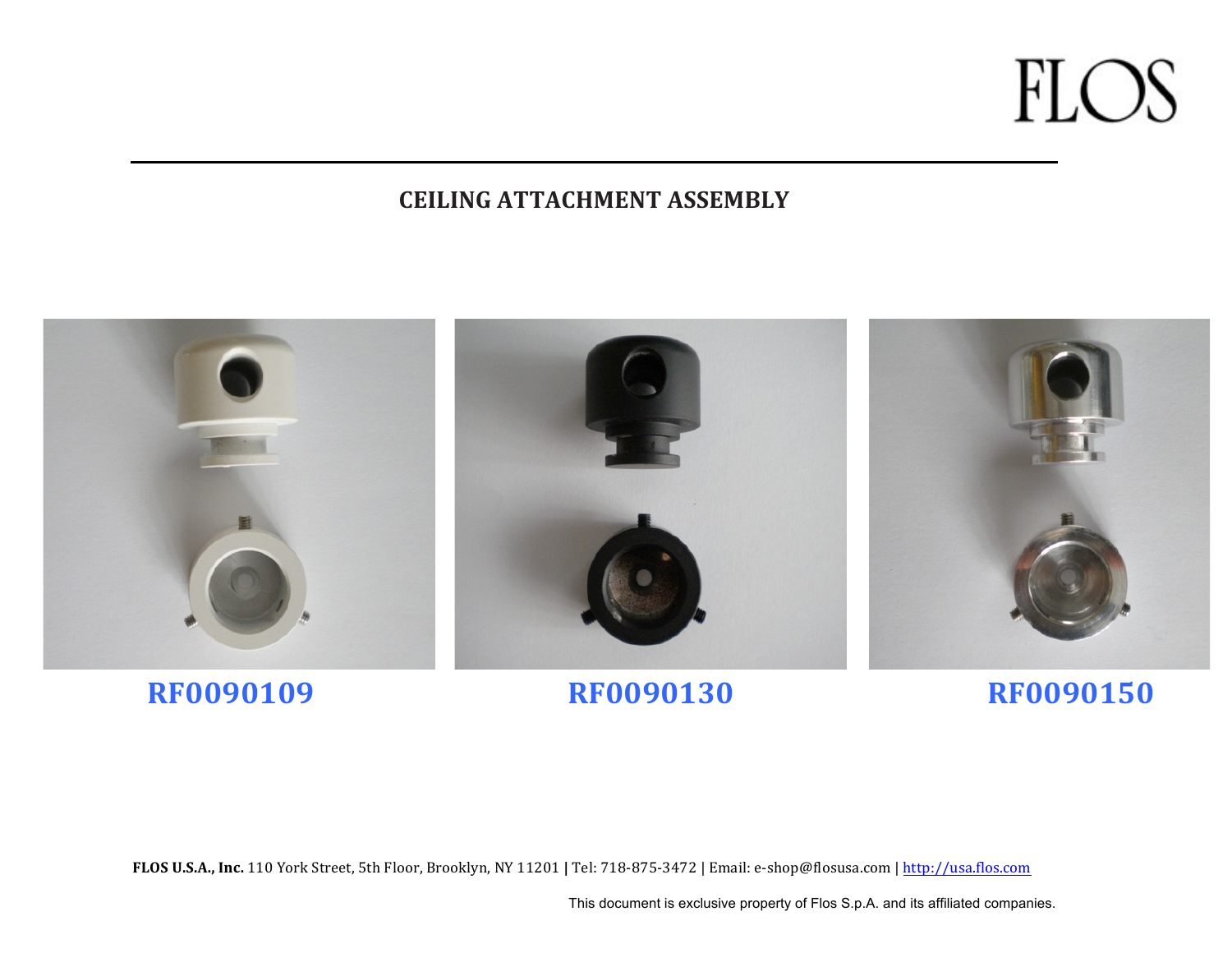**WARNING!** When installing and whenever acting on the appliance, ensure that the power supply has been switched off.

For the installation of the ballast it is necessary to consult a qualified electrician.



Free the electrical feed cable from the ceiling rose.

Slide out the electrical feed cable from the cable gland (I).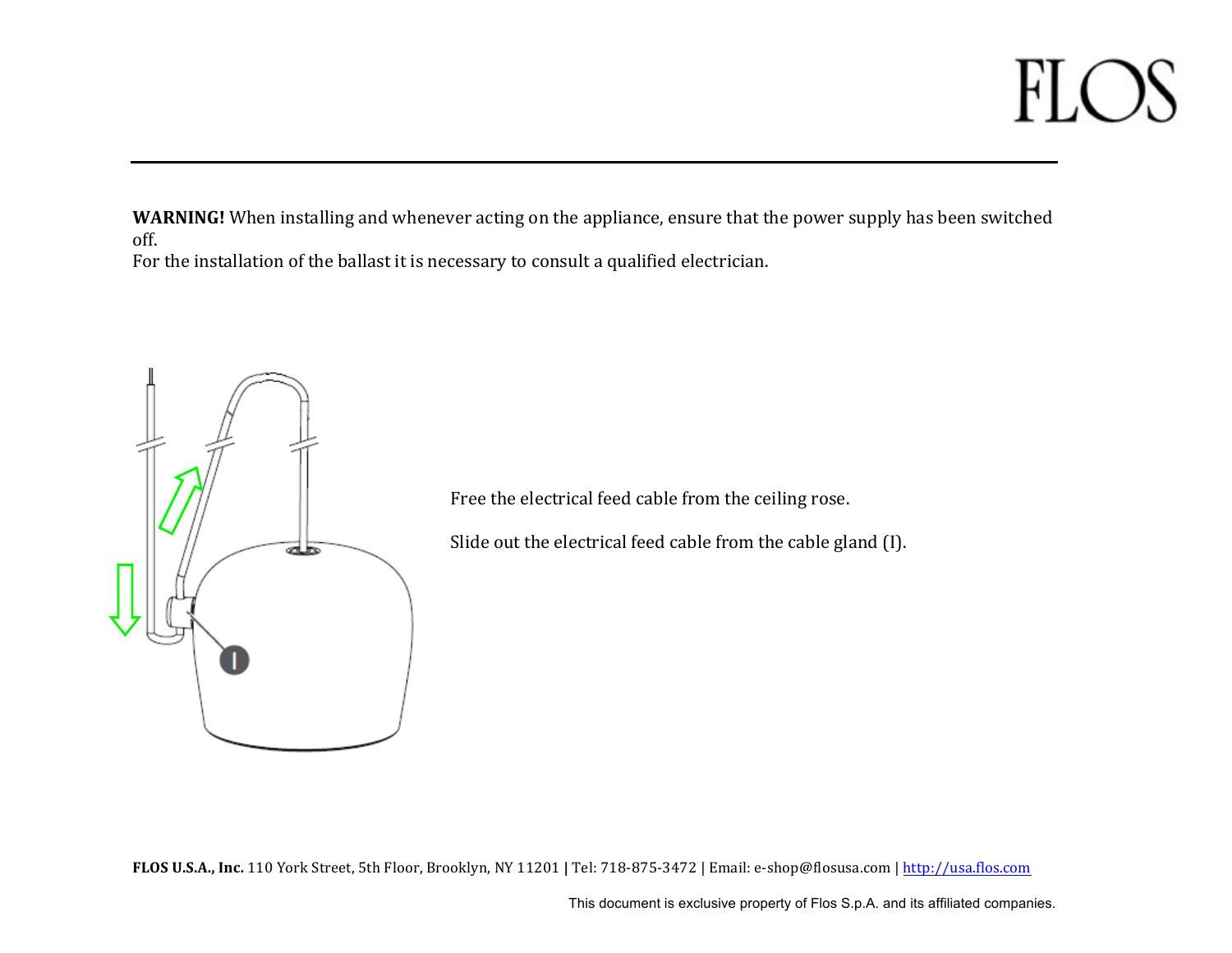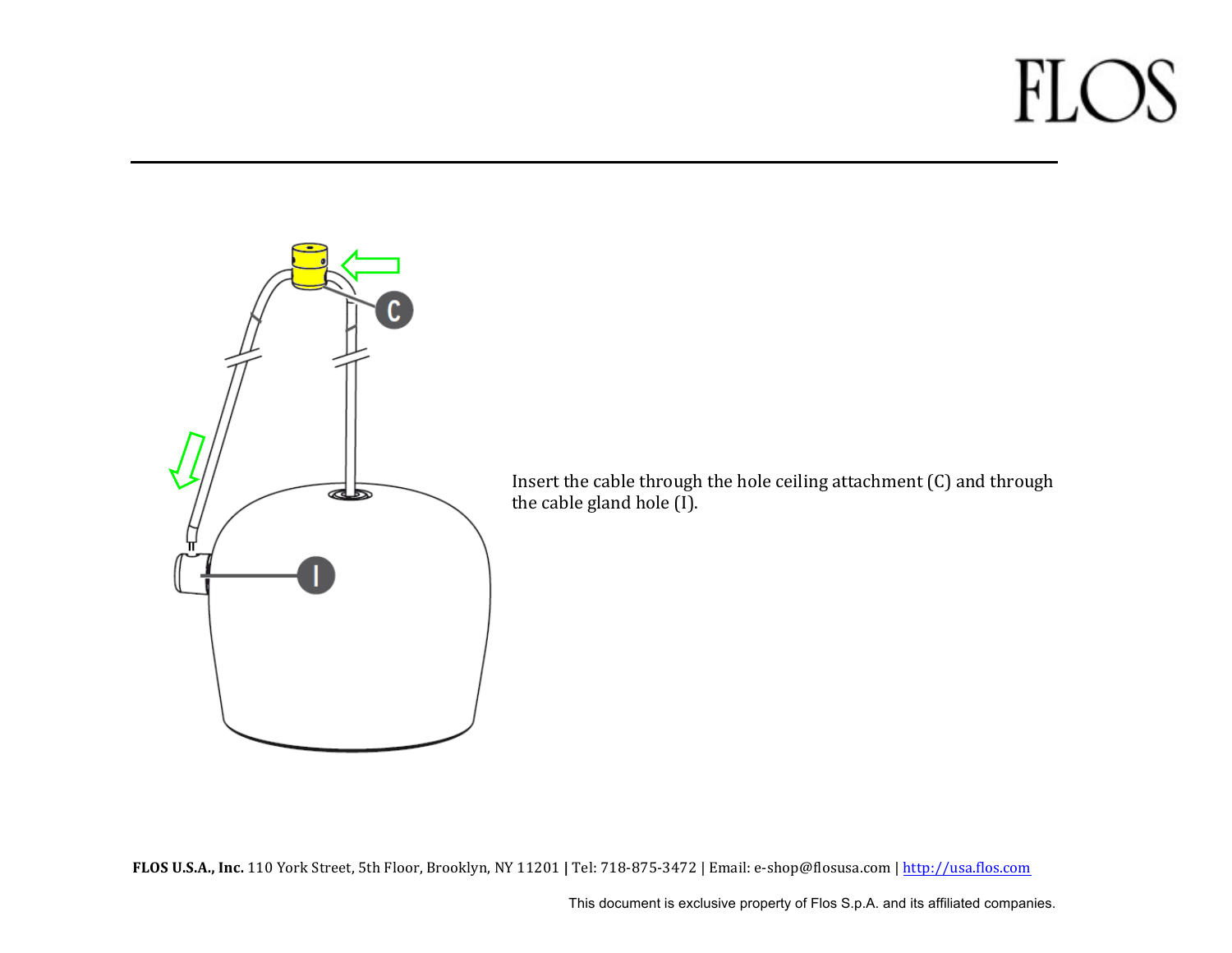

Unfasten the 3 screws (A) of the bearing ceiling attachment (B) by utilizing an Allen key and separate it from the cable  $g$ land  $(C)$ .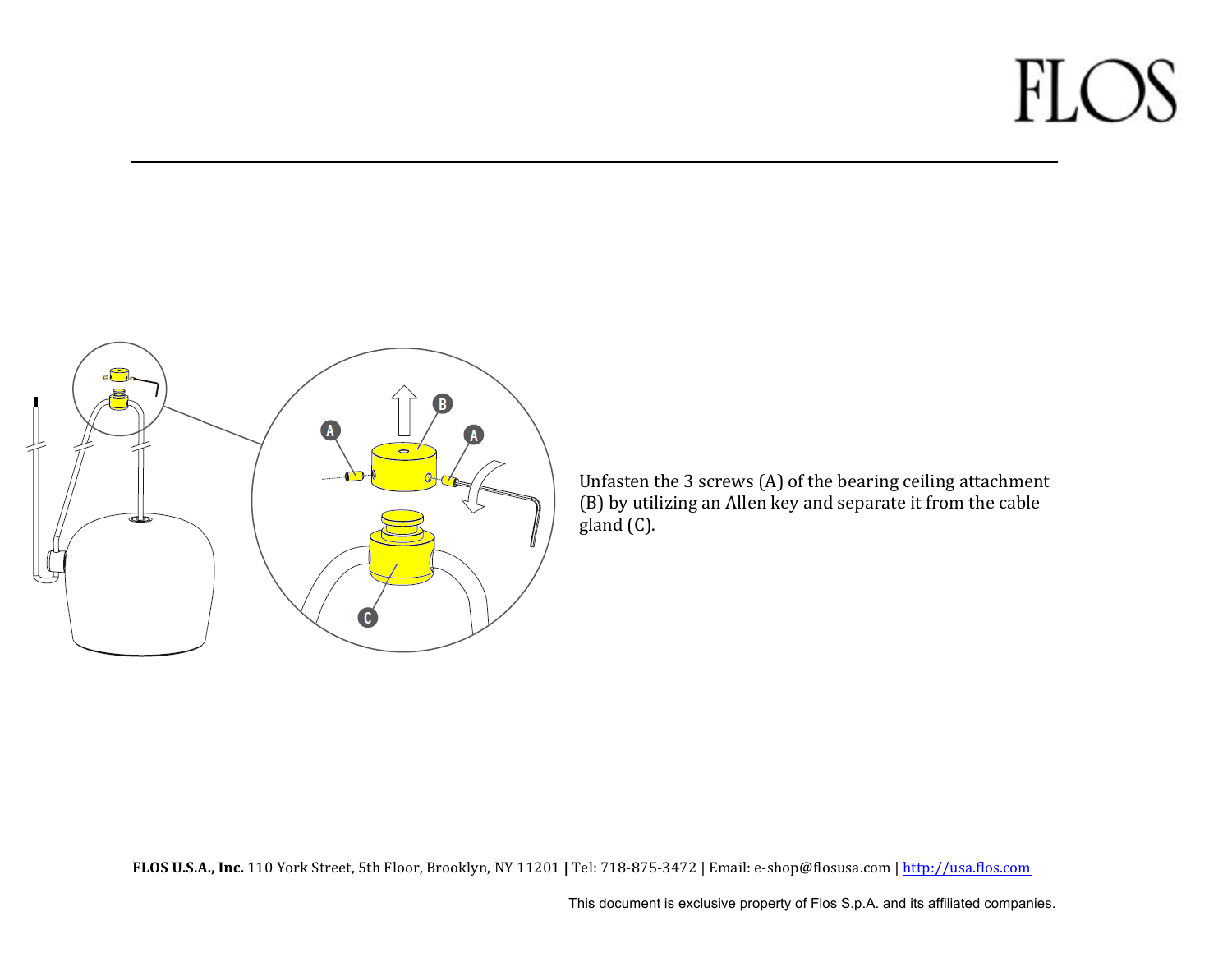

Fix the bearing ceiling attachment  $(B)$  to the desired point of the ceiling with screws and plugs.

NOTE: utilize screws and plugs suitable for the mounting surface. Assemble the cable gland  $(C)$  to the ceiling attachment  $(B)$  and lock it with the  $3$  screws  $(A)$ .

Connect back the electrical cable to the terminal present in the ceiling rose respecting the wire polarities.